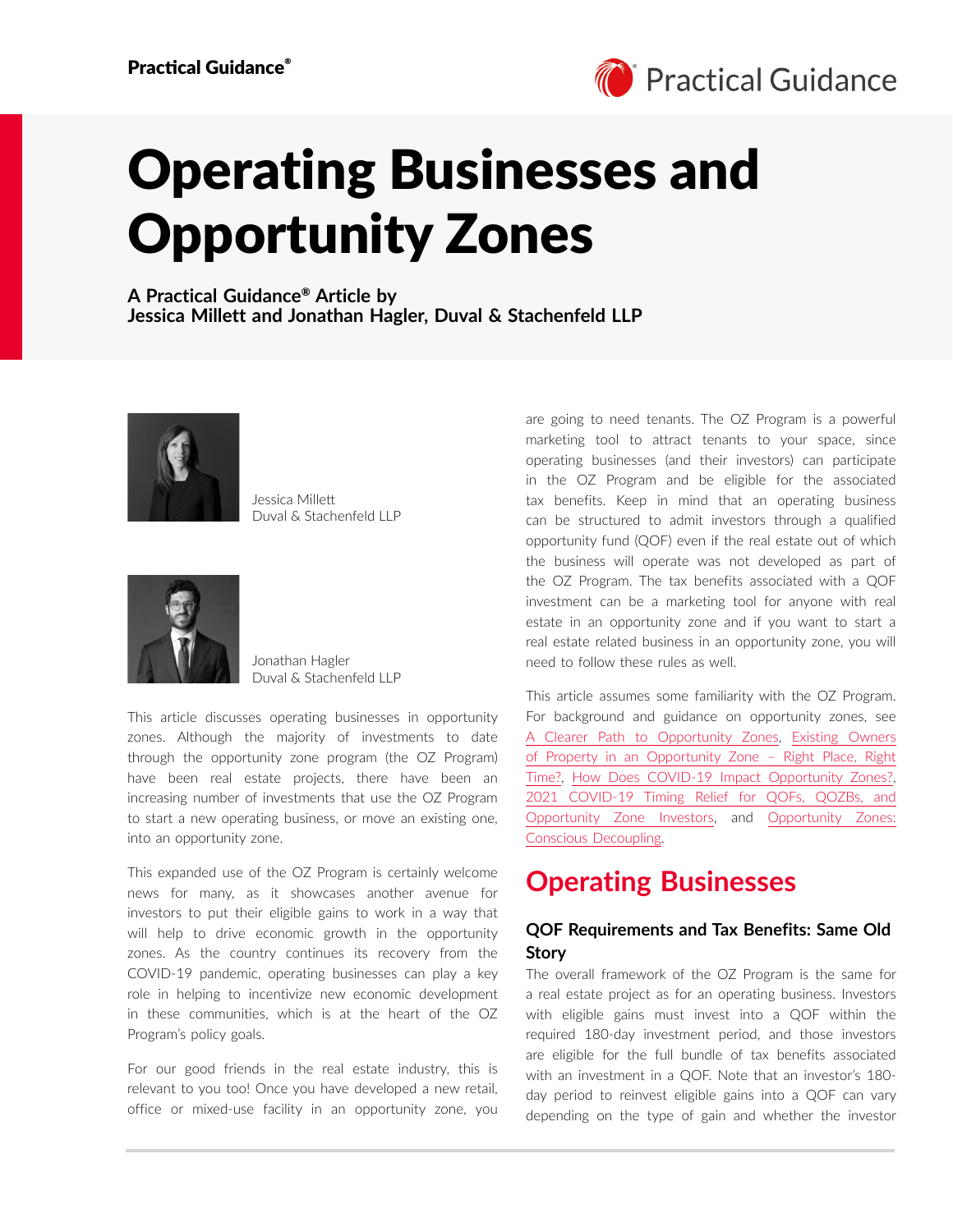sold the appreciated asset directly or through a partnership. See 2021 COVID-19 Timing Relief for QOFs, QOZBs, and Opportunity Zone Investors for further information.

As a quick reminder, here is a high-level timeline of the OZ Program from the investor perspective and the associated tax benefits:

- **Step 1.** An investor sells an existing appreciated asset.
- **Step 2.** The investor invests the gain portion of the sale proceeds into a QOF within the designated reinvestment period (generally 180 days).
	- Tax benefit #1. The investor defers the entire amount of the eligible gain that is reinvested into the QOF.
- **Step 3.** The investor pays tax on the deferred gain at the earlier of (1) the sale or disposition of its interest in the QOF, or (2) December 31, 2026 (in either case, the Inclusion Date).

◦ Tax benefit #2. If the investor has held its QOF interest for at least five years prior to the Inclusion Date, 10% of the deferred gain is permanently forgiven. (Note that to get the five-year benefit, an investor must invest in a QOF no later than December 31, 2021.)

• **Step 4.** The investor sells its interest in the QOF at exit, the QOF sells its interest in the underlying business, or the business sells its assets.

◦ Tax benefit #3. If the investor holds its QOF interest for at least 10 years, the investor can elect to exclude gain from the sale, with the exception of any gain attributable to sales of inventory (the 10- Year Benefit).

Investors who invest in a QOF are eligible for these OZ Program tax benefits regardless of whether the QOF invests in an underlying real estate deal or an underlying operating business in an opportunity zone.

### **Still Two Tiers: The Recommended OZ Structure Has Not Changed**

We continue to recommend use of the two-tier structure for both real estate investments and operating business investments. Under the two-tier structure, investors invest into a QOF, and the QOF acquires an interest in a lowertier partnership or corporation (the Subsidiary Company). The QOF still has its 90% asset test which is measured twice a year, and the value of the QOF's ownership interest in the Subsidiary Company will count as a "good asset" for purposes of the QOF's 90% asset test as long as the Subsidiary Company meets its own set of requirements.

### **Same, Same but Different: The Qualified Opportunity Zone Business**

In order for the equity of the Subsidiary Company to be a good asset in the hands of a QOF, the Subsidiary Company has to be a trade or business that qualifies as a qualified opportunity zone business (QOZB). There are five requirements that a Subsidiary Company must satisfy in order to be a QOZB:

- The gross income requirement
- The tangible property requirement
- The intangible property requirement
- The 5% financial property limit –and–
- The sin business prohibition

Although these same five requirements apply in the context of a real estate investment (a real estate QOZB), the emphasis and focus of the QOZB rules in an operating business context will be different, and in particular the gross income requirement will be much more important.

### **Follow the Money: The Gross Income Requirement**

Under the gross income requirement, in each taxable year a QOZB has to generate at least 50% of its gross income from the active conduct of its trade or business in an opportunity zone. For QOZBs that operate a business in an opportunity zone (operating business QOZBs) with customers both inside and outside, or perhaps entirely outside, of opportunity zones, there was some initial confusion on how this requirement would be measured.

Luckily, the Treasury regulations which have been issued for the OZ Program (the OZ Regulations) provide three safe harbors and a catch-all facts and circumstances test to help give operating business QOZBs some clarity. An operating business QOZB only has to satisfy one of the safe harbors, or the facts and circumstances test, in order to meet the gross income requirement.

#### *Hours Safe Harbor*

The hours safe harbor will be met if at least 50% of the services performed (based on hours) for the QOZB by its employees and independent contractors (and employees of independent contractors) are performed within an opportunity zone. To calculate the percentage for the hours safe harbor, the numerator is the total hours of services performed for the QOZB in an opportunity zone during the taxable year and the denominator is the total hours of services performed for the QOZB in that taxable year. If the QOZB is a partnership for tax purposes, and if any of its partners are performing services for the QOZB, the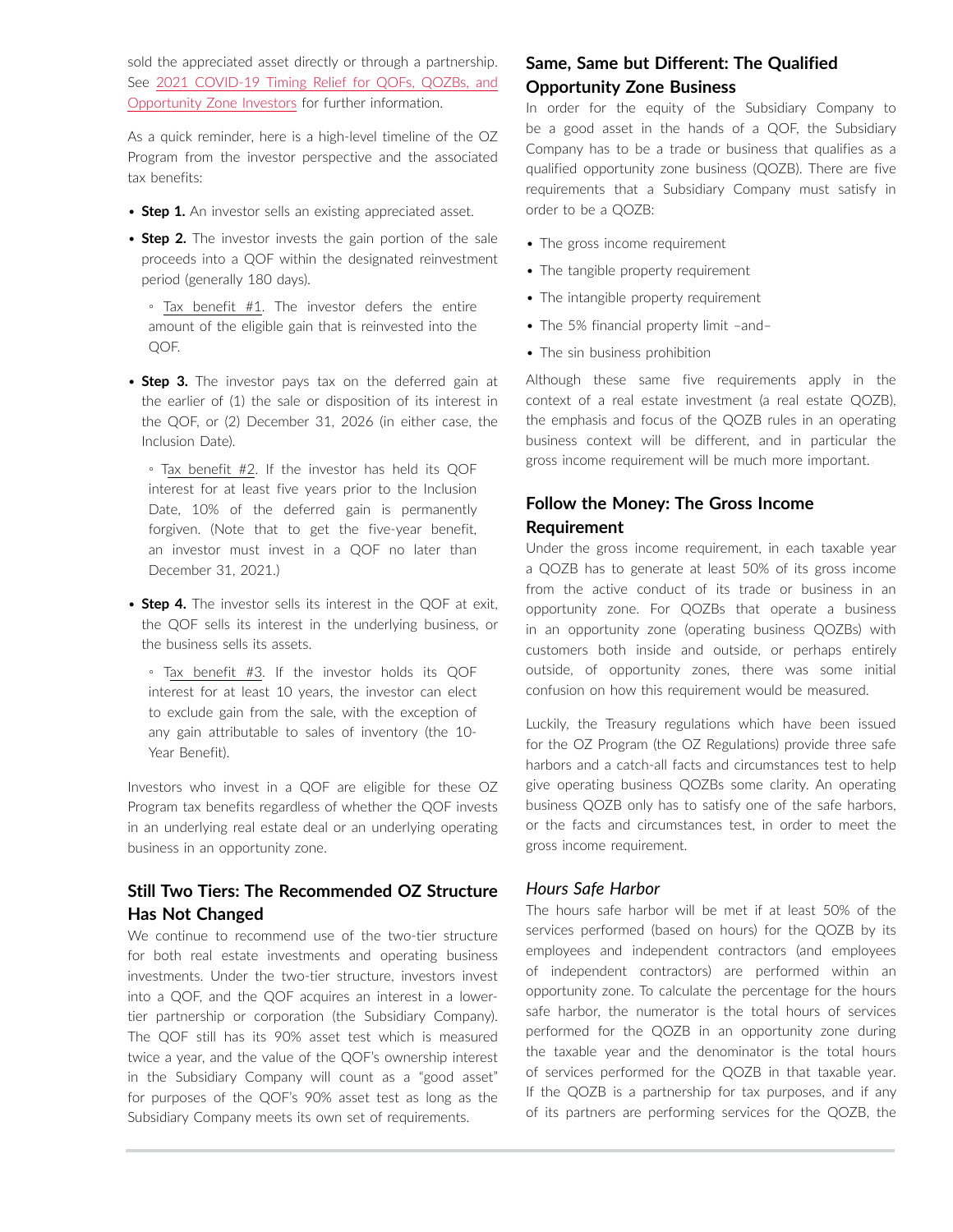time spent by a partner in performing such services are taken into account in the calculation (both numerator and denominator) only if amounts paid to the partner for such services are treated as guaranteed payments for tax purposes. Note that the application of the hours safe harbor to the QOZB's partners is not entirely clear based on the language of the OZ Regulations and the preamble. If a QOZB has significant services performed by its partners that are treated as guaranteed payments, this safe harbor will have to be analyzed further.

For example, consider a start-up software business located in an opportunity zone that develops software for sale to customers globally. Even if the majority of the sales are to customers outside of an opportunity zone, the business can satisfy the hours safe harbor as long as at least 50% of the hours worked by the employees and independent contractors of the business are within the opportunity zone.

#### *Compensation Safe Harbor*

The compensation safe harbor will be met if at least 50% of the compensation for services performed for the QOZB by its employees and independent contractors (and employees of independent contractors) is paid for services performed in an opportunity zone. To calculate the percentage for the compensation safe harbor, the numerator is the total amount paid by the QOZB for services performed for the QOZB in an opportunity zone during the taxable year and the denominator is the total amount paid by the QOZB for services in that taxable year. If the QOZB is a partnership for tax purposes, and if any of its partners are performing services for the QOZB, amounts paid to a partner for such services are taken into account in the calculation (both numerator and denominator) only if those amounts are treated as guaranteed payments for tax purposes.

If the software business mentioned above has an office in an opportunity zone and a service center not in an opportunity zone, even if more hours are logged by the employees at the service center, the business can meet the compensation safe harbor if the business pays at least 50% of its total compensation to employees working at the office in the opportunity zone. Again, you only need to win under one of the safe harbors to meet the gross income requirement.

#### *Property and Management Safe Harbor*

The property and management safe harbor will be met if (1) the tangible property of the QOZB in an opportunity zone, and (2) the management or operational functions performed for the QOZB in an opportunity zone, are each necessary to generate 50% of the gross income of the QOZB.

For example, if a landscaper's headquarters are located in an opportunity zone, its officers and employees manage the daily operations of the business from that headquarters, and all of its equipment and supplies are stored at the headquarters or elsewhere in the opportunity zone, then this safe harbor will be met even if the landscaping work is done outside of an opportunity zone.

#### **Facts and Circumstances**

If none of these safe harbors are available, the QOZB can still satisfy the gross income requirement if it can establish, based on all the facts and circumstances, that at least 50% of its gross income is derived from activities in an opportunity zone. Having a PO Box or other delivery address in an opportunity zone is not sufficient.

#### **COVID-19 and Remote Work**

Unfortunately, despite offering COVID-19 relief to many of the OZ Program requirements, the Treasury has not offered any relief to the gross income requirement. If your QOZB has employees working remotely outside an opportunity zone due to the pandemic, the location of those employees might cause the QOZB to fail the gross income requirement. Keep in mind that the QOZB can use any of the safe harbors, so you should analyze each of the safe harbors discussed above. If the QOZB cannot meet the hours safe harbor, perhaps the compensation safe harbor might be available if the highest paid employees are showing up to the office.

# **Whether You Own Something or You Own Nothing: The Tangible Property Requirement**

Even though operating business QOZBs may not own or acquire much real property, if any, they still need to comply with the tangible property requirement (which picks up real property, personal property, and leased property). Under the tangible property requirement, 70% of the tangible property owned or leased by the QOZB must be qualified opportunity zone business property (QOZBP).

In order for property to qualify as QOZBP, there are three requirements:

• First, the QOZB must meet either the original use test or the substantial improvement test with respect to the tangible property.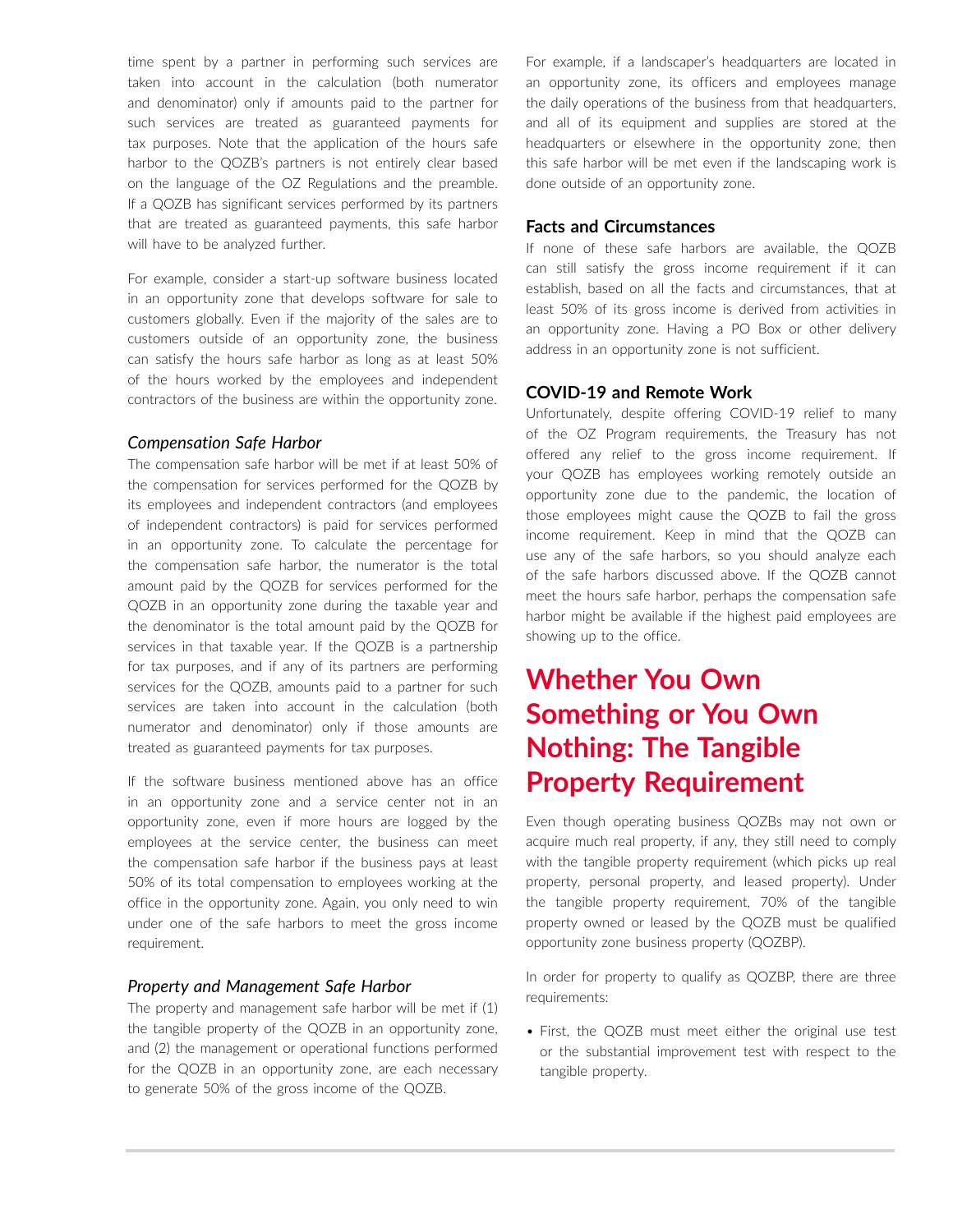- Second, the tangible property must have been acquired by purchase after December 31, 2017, from an unrelated party (the Purchase Requirement). –and–
- Third, the QOZB must meet the substantially all tests (defined below).

The rules apply differently to owned property and leased property, so we will run through the application of the rules in each context. Even if you understand the QOZBP rules for real estate, it's worth taking the time to understand the variations for an operating business QOZB.

#### **Property Owned by a QOZB**

As noted above, even if an operating business QOZB does not own real property, an operating business QOZB will typically have some amount of owned personal property.

#### *Original Use All the Way*

Both real estate QOZBs and operating business QOZBs must ensure that substantially all of their tangible property meets either the original use test or the substantial improvement test. As you will see, operating business QOZBs will almost certainly be relying on the original use test, since the substantial improvement test is unlikely to be relevant for their owned tangible property.

In order to meet the substantial improvement test, within a 30-month period the property must be improved by the QOZB so that the additions to the property's basis equal or exceed the QOZB's basis in the property at the beginning of the 30-month period. This is often referred to as the double your basis requirement. Applying the substantial improvement test in a real estate context is fairly straightforward: a QOZB acquires real property such as a building and substantially improves it within the required time frame. However, in the context of an operating business QOZB, it may be difficult (or impossible) to double the basis of certain business assets. For example, you cannot double the basis of a desk chair by buying a second desk chair, and most people would not bother improving their existing desk chair by a substantial amount (diamond studded arm rests perhaps?).

Instead, most operating business QOZBs will buy new equipment (desk, chairs, computers, machinery, etc.) for use in the business. The OZ Regulations include a very userfriendly definition of original use, stating that any property newly placed in service (for depreciation purposes) by the QOZB meets the original use test. So any new equipment placed in service by the QOZB will meet the original use test. For example, any new equipment or other personal property purchased and put to use for the first time in an opportunity zone by the QOZB will be QOZBP (subject to the purchase requirement and the substantially all tests discussed immediately below). Additionally, the OZ Regulations provide that used tangible property can satisfy the original use test if the property has not been previously used or placed in service in the opportunity zone. So an operating business QOZB could buy used tangible property as long as it was not used in the opportunity zone where the operating business QOZB will use it.

#### *Arm's Length Only for Purchases*

The purchase requirement for tangible property acquired by an operating business QOZB is the same purchase requirement that applies to real property acquired by a real estate QOZB. The tangible property must be acquired by purchase from an unrelated party after December 31, 2017. Contributions of business assets will not qualify, and acquisitions from a related party (defined with a 20% threshold for relatedness) will similarly not qualify.

This is unlikely to be a significant hurdle. For example, just buy the office equipment from a true third party.

#### *Substantially All and Substantially All*

The third requirement of the QOZBP definition requires that during substantially all (90% for this purpose) of the QOZB's holding period of QOZBP, substantially all (70% for this purpose) of the use of the property be in an opportunity zone (the substantially all tests). It is helpful to consider each component of the substantially all tests separately.

First, 70% of the use of the QOZB's tangible property must be in an opportunity zone (the 70% use test). Second, the QOZB has to meet the 70% use test during at least 90% of the QOZB's holding period for such property (the 90% holding period test).

• 70% Use Test

Unlike real estate, which tends to stay in one place, QOZBP used by an operating business QOZB may very well travel. For example, an employee may use a laptop in the office as well as on the road or at home.

Under the OZ Regulations, tangible property used by a QOZB meets the 70% use test if the tangible property is qualified tangible property (QTP). Tangible property that meets one of three tests below will be QTP:

o **Day counting test.** Under the first test, tangible property will be QTP if at least 70% of the total utilization of the tangible property is within an opportunity zone, based on the number of days the tangible property is used within an opportunity zone.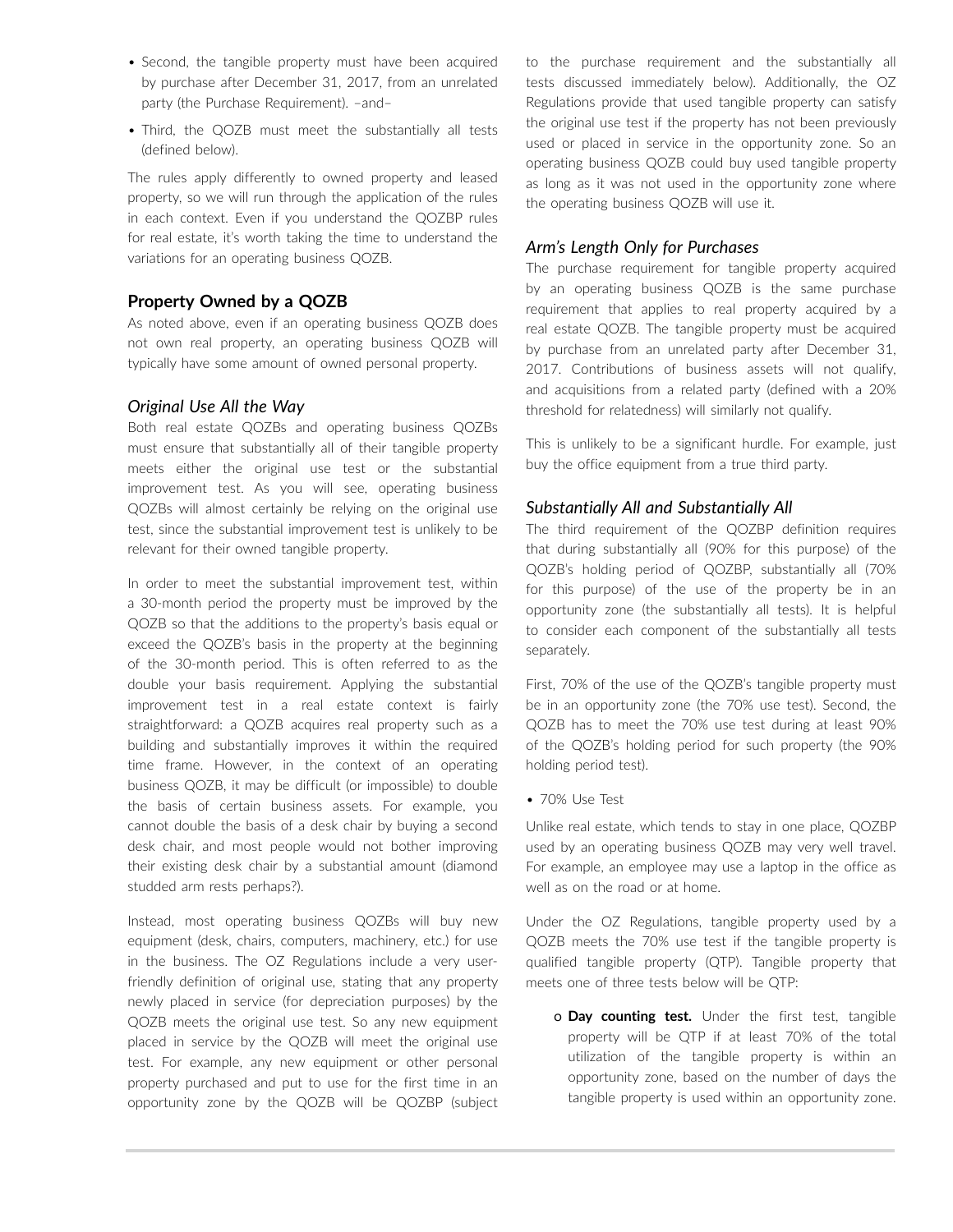Despite the relative simplicity of this test, a number of questions remain. Does the property need to be used in an opportunity zone for the entire day, or just a portion of the day? What about evenings and weekends? In the absence of further guidance for the moment, the conservative approach would be to ensure the tangible property is used in an opportunity zone for the majority of any particular day you want to count for purposes of this test, and to store the tangible property in an opportunity zone over the weekend.

- o **Mobile tangible property safe harbor**. For mobile tangible property used by a QOZB in rendering services both inside and outside of one or more opportunity zones, the OZ Regulations provide a safe harbor (the mobile tangible property safe harbor), which is intended to strike an appropriate balance between allowing flexibility for business development and ensuring that such business development primarily benefits low-income communities in opportunity zones. However, the mobile tangible property safe harbor only permits up to 20% of the tangible property of a trade or business to be treated as QTP, so a QOZB will need to ensure that the remainder of its tangible property can qualify as QTP under one of the other rules. The mobile tangible property safe harbor is satisfied if (1) the tangible property used by the QOZB to provide services directly generates gross income for the QOZB both inside and outside of one or more opportunity zones; (2) the QOZB has an office or other fixed location in an opportunity zone; (3) the tangible property is operated by employees of the QOZB who regularly use the office in an opportunity zone and who managed directly, actively, and substantially on a day-to-day basis by one or more employees of the QOZB who carry out their duties at an office in an opportunity zone; and (4) the tangible property must not be operated exclusively outside of an opportunity zone for a period longer than 14 consecutive days. For example, if an employee of a landscaping business uses landscaping equipment both in and out of opportunity zones, in order for the equipment to qualify for the mobile tangible property safe harbor, the equipment must be used by the employee to provide services that directly generate gross income, the business must have an office in an opportunity zone, the employees must regularly use the office and must be managed by employees from the office, and the employee must use the equipment in an opportunity zone at least once every 14 days.
- o **Short-term leasing business safe harbor**. If a QOZB has a leasing business, its tangible property can be QTP if (1) the QOZB has an office in an opportunity zone and its employees use the office to regularly lease the tangible property to customers; (2) consistent with the normal, usual, or customary conduct of its trade or business, the tangible property is parked or stored in an opportunity zone when not leased to customers; and (3) no lease to a customer gives the customer possession of the tangible property for longer than 30 consecutive days.
- 90% Holding Period Test

Under the 90% holding period test, the QOZB has to meet the 70% use test for its tangible property during at least 90% of the QOZB's holding period for such property.

In theory, the 90% holding period test provides some flexibility. However, because the 90% holding period test is applied cumulatively, an early failure can cause tangible property to fail the substantially all tests even if that property is subsequently used in a qualifying manner. For example, assume a QOZB fails to meet the 70% use test for particular tangible property during an early testing period, and then meets the 70% use test for that property in the next testing period. Even though the property is now in compliance with the 70% use test, the property does not meet the 90% holding period test because the property has only satisfied the 70% use test for 50% of the QOZB's holding period of the property (one out of the two testing periods). If the property fails to qualify under the substantially all tests, the property is not QOZBP.

The takeaway is that a QOZB should assume that the 70% use test needs to be met for every testing period.

#### **Property Leased by a QOZB**

The leased property rules are the most advantageous guidance in the OZ Regulations for operating business QOZBs. In addition to clarifying that leased property can also qualify as QOZBP (which was murky based on the language in the Internal Revenue Code), leased property gets to sidestep a few of the QOZBP requirements.

#### *As Is, Where Is: No Improvements Required*

Neither the original use test nor the substantial improvement test apply to leased property. So an operating business QOZB can lease office space in an opportunity zone without any requirement to build anything new or improve the property, and the value of the lease can count as QOZBP, subject to the rules described below. This is a sensible rule for operating business QOZBs, since an operating business should be focused on making widgets,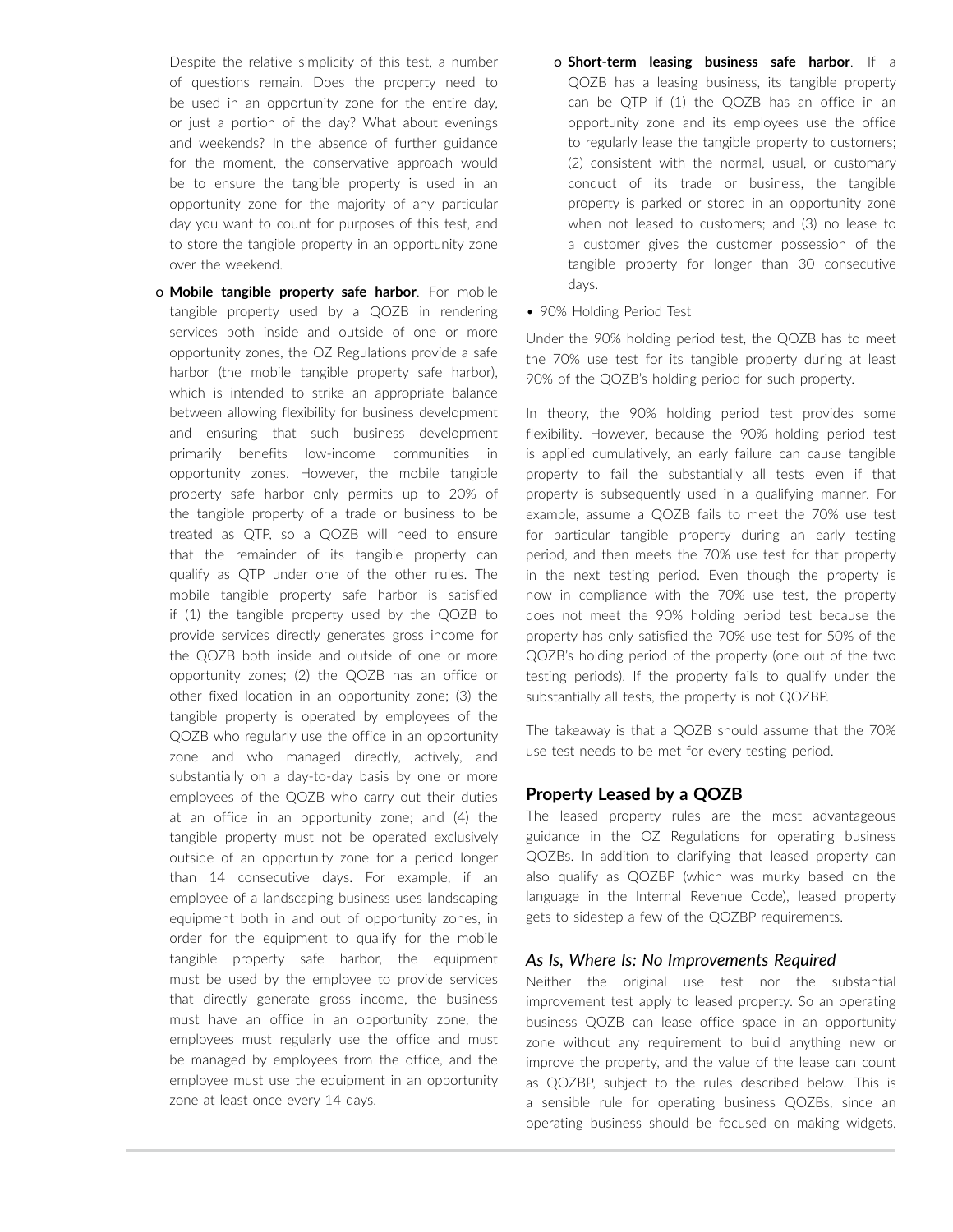not spending investor dollars on upgrading the office space. A tech company that leases both office space and other personal property such as computers can apply the value of both leases towards its tangible property requirement.

#### *We're All Family Here: No Related Party Restriction*

Although the lease does have to meet a variation of the purchase requirement, the critical related party test drops away. The lease must be entered into after 2017, and it must have arm's length and standard market terms, but there is no requirement that the lessor and lessee be unrelated parties, as is the case for property purchased by a QOZB. For example, if a group of investors formed a QOF to invest into a real estate QOZB to build a new building in an opportunity zone, those same investors could form a second QOF to invest in an operating business QOZB to rent out space in the new building. This could be a real driver to development in an area, since real estate investors who develop property in an opportunity zone are already incentivized to encourage additional economic activity and growth in that opportunity zone.

If the lessor and lessee are related, a few additional requirements kick in, including a prohibition on prepayments. For example, restrictions apply to a lease of personal property between related parties where the personal property has already been in use. In that case, the QOZB must acquire an equal amount of QOZBP within a specified time period, among other requirements. There is also an anti-abuse rule which disqualifies leased property as QOZBP if the lease of real property is subject to a plan, intent, or expectation that the real property would be purchased for an amount other than its fair market value. This is designed to prevent the use of leases to avoid the substantial improvement test.

The OZ Regulations incorporate a rebuttable presumption that, for leases between unrelated parties, the terms of the lease are considered market rate, and also provide that tangible property acquired by lease from a state or local government, or an Indian tribal government, is not considered tangible property acquired by lease from a related party.

#### *Still Substantially All*

The third QOZBP requirement (the substantially all tests) applies to leased property in the same manner as owned property. See above for specific requirements of the substantially all tests.

Overall, the leased property rules are very user-friendly, so this is a big win for developers looking to market their spaces for lease and for investors looking to start a business in an opportunity zone.

## **Keep It Local: The Intangible Property Requirement**

To the extent a QOZB has intangible property, a substantial portion of the QOZB's intangible property must be used in the active conduct of its trade or business in an opportunity zone. The OZ Regulations define substantial for this purpose as 40%, so there is a fair amount of leeway here to begin with.

Additionally, to provide greater certainty in determining where intangible property is located and used, the OZ Regulations provide that intangible property of a QOZB will be treated as used in the active conduct of a trade or business in an opportunity zone if (1) the use of the intangible property is normal, usual, or customary in the conduct of the trade or business, and (2) the intangible property is used in the opportunity zone in the performance of an activity of the trade or business that contributes to the generation of gross income for the trade or business.

### **Investing in the Community: The 5% Financial Property Limit**

The OZ Program was created to encourage investment in opportunity zones to drive economic activity. Although both real estate development and non-real estate operating businesses are permitted, the OZ Program framework does not permit investors to claim the OZ Program tax benefits for investments in financial products. This restriction takes the form of a limit on a QOZB's financial assets (the 5% financial property limit). Under the 5% financial property limit, less than 5% of the average aggregate unadjusted bases of the QOZB's property can be attributable to nonqualified financial property (NQFP).

NQFP includes debt, stock, partnership interests, options, futures contracts, forward contracts, warrants, notional principal contracts, annuities, and other similar property. However, reasonable amounts of working capital held in cash, cash equivalents, or debt instruments with a term of 18 months or less (working capital assets) do not constitute NQFP.

#### **The Working Capital Safe Harbor**

There is no definition for what constitutes a reasonable amount of working capital for purposes of the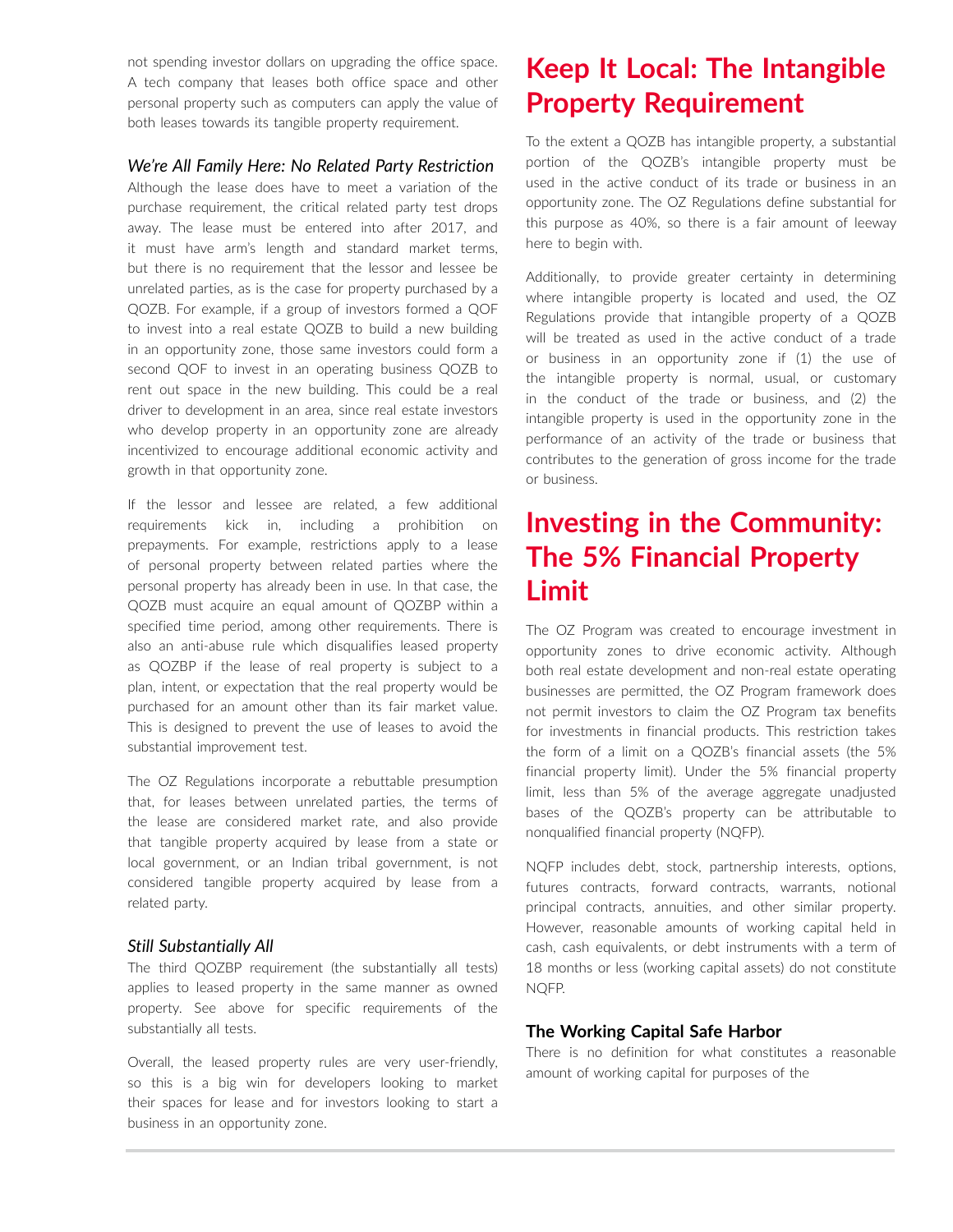exception for working capital assets. In order to provide some certainty to QOZBs, the OZ Regulations provide a safe harbor (the WCSH) that permits a QOZB to treat its working capital assets as a reasonable amount.

If a QOZB properly documents and maintains a WCSH, its assets are treated as reasonable in amount and any financial property (such as cash) that is covered by the WCSH loses its otherwise disqualifying taint. In order for a QOZB's assets to be considered reasonable in amount under the WCSH, there are three requirements.

#### *Three WCSH Requirements*

First, the QOZB must prepare a statement in writing that the QOZB's assets are designated for the development of a trade or business in an opportunity zone, including if appropriate the acquisition, construction, or substantial improvement of tangible property in an opportunity zone. For example, a real estate QOZB should have a statement reflecting its intent to develop or improve a particular property, and an operating business QOZB should have a statement reflecting the anticipated business use for its working capital assets.

Second, the QOZB must prepare a written schedule for the planned expenditure of the working capital assets within 31 months of the receipt by the QOZB of the working capital assets (the 31-month schedule).

Third, the QOZB must actually use the working capital assets in a manner that is substantially consistent with the statement and 31-month schedule (the consistent use requirement). The QOZB can toll the 31-month clock for certain delays.

#### *Multiple Working Capital Safe Harbors*

Depending on a QOZB's project, capital may be needed in stages as the project progresses. For example, an operating business QOZB may need cash initially to lease industrial space or office space, and to pay key employees to develop its operational procedures. The QOZB may need additional cash to actually begin operations and buy inventory or advance supplies.

If the total timeline for the start-up phase exceeds 31 months, the QOZB should not collect all of the required capital upfront, since it will not be able to comply with the WCSH rules which require spending the working capital assets within 31 months.

Thankfully, a QOZB can have multiple sequential overlapping WCSHs, as long as each one meets the three requirements set out above. This means that each WCSH has to have its own statement and 31-month schedule, and the QOZB must meet the consistent use requirement for each WCSH.

#### *The 62-Month Safe Harbor*

Use of the WCSH enables a QOZB to rely on a 62-month start-up safe harbor for QOZBs (the 62-month safe harbor), understanding that it may take a QOZB some time to actually start its trade or business. The 62-month safe harbor helps a QOZB comply with three of the QOZB requirements (the gross income requirement, the tangible property requirement, and the intangible property requirement) during its first 62 months. If the QOZB has one or more WCSHs in place during the 62-month period, in the form of either overlapping or sequential applications of the WCSH, the 62-month safe harbor offers the following benefits:

- **Gross income requirement.** If a QOZB derives gross income from working capital assets that are covered by a WCSH, that gross income is counted towards satisfaction of the gross income requirement during the WCSH period. This is helpful because a QOZB in the midst of a start-up business is not likely to have any gross income yet from its trade or business. Absent this safe harbor, if the QOZB has some of its working capital assets in an interest-bearing account, that interest income could jeopardize the QOZB's ability to comply with the gross income requirement, since even a de minimis amount of interest could exceed 50% of the QOZB's gross income in an early year.
- **Tangible property requirement.** A start-up business is deemed to meet the tangible property requirement during the WCSH period. This can be incredibly important to real estate QOZBs, but operating business QOZBs may also find some usefulness here if they start out with nonqualified property (such as contributed property or property acquired from a related party).
- **Intangible property requirement.** Any intangible property purchased or licensed by the QOZB pursuant to a valid WCSH satisfies the intangible property requirement during the WCSH period. This is helpful because the QOZB would otherwise be required to use at least 40% of its intangible property in its trade or business in an opportunity zone. If the QOZB has not yet started its business, it would not be able to meet the intangible property requirement.

Note that the 62-month safe harbor does not extend the 31-month WCSH to 62 months. A QOZB does not have 62 months from the time it receives working capital assets to use those amounts under a single WCSH. A QOZB still has only 31 months from the date it receives working capital assets to consume those assets, subject to possible tolling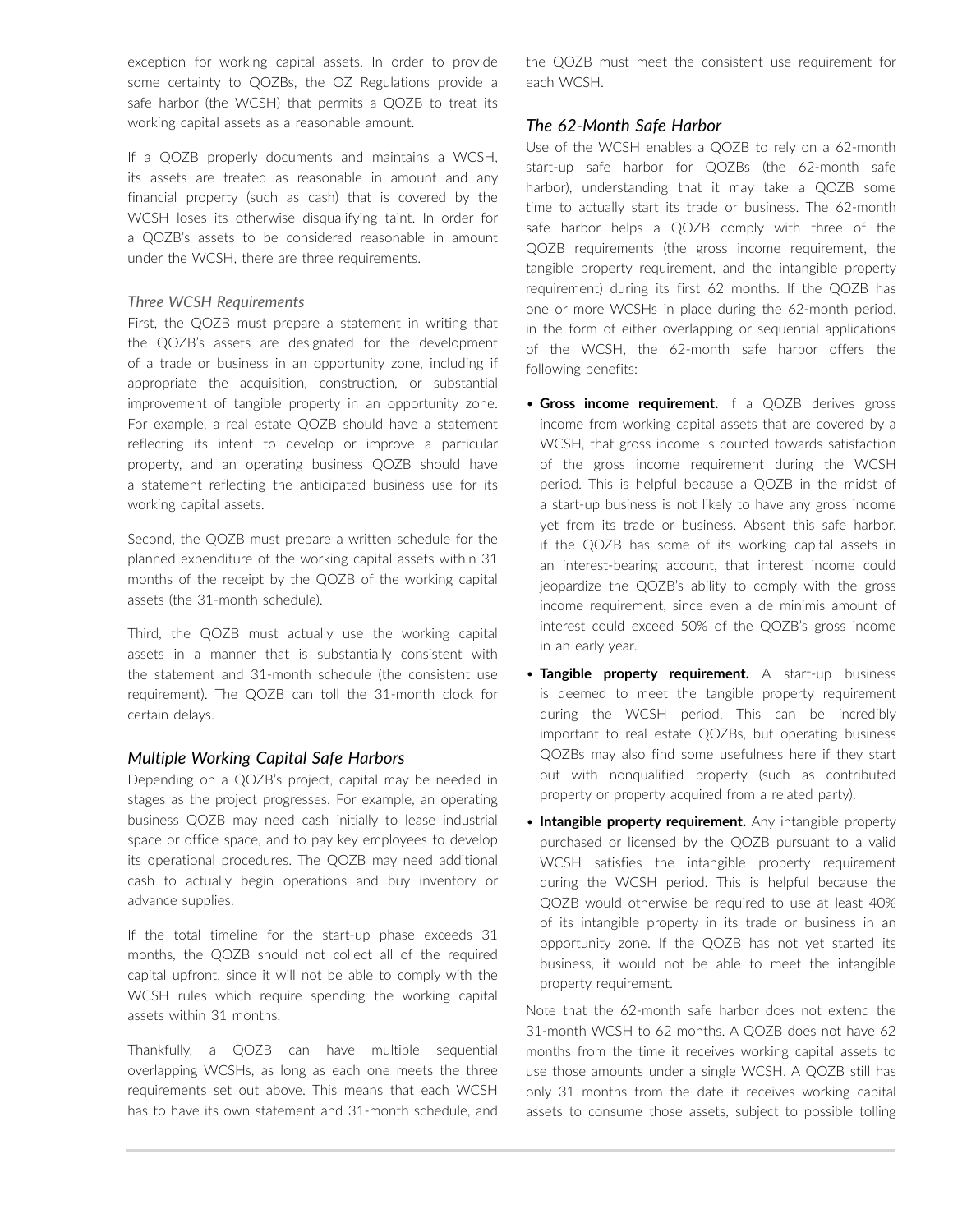for delays. Rather, the 62-month safe harbor allows aQOZB to string together WCSHs with multiple infusions of cash over time in order to develop its business.

At the expiration of a QOZB's 62-month safe harbor (which can be less than 62 months if the QOZB does not have WCSHs in place for the full 62 months), a QOZB will have to meet all of the QOZB requirements independently without the benefit of the 62-month safe harbor.

#### *Nonqualified Financial Property – Tread Carefully*

The 5% financial property limit effectively adds banking as a new sin business for QOZBs, since debt is not permitted property past 5% of a QOZB's assets. It does not appear that Treasury has plans to carve out an exception for local banks serving the needs of the community.

Similarly, QOZBs that engage in investment management services need to be mindful of the NQFP rules. Feebased advisory services are okay, but keep in mind that partnership interests granted by other funds or investment vehicles are NQFP.

# **On the Straight and Narrow: The Sin Business Prohibition**

Aside from banking (and holding other financial assets) as mentioned above, a QOZB cannot be a specified sin business, which includes massage parlors, hot tub facilities, suntan facilities, racetracks or other gambling facilities, golf courses, country clubs, and liquor stores.

The OZ Regulations provide that a de minimis amount of gross income (i.e., less than 5% of gross income) attributable to a sin business will not cause the business to fail to be a QOZB. For example, if a QOZB is operating a hotel with a spa, the spa can offer massage services as long as the gross income from the services are less than 5% of the total gross income of the hotel.

Don't fall off the wagon!

# **Don't Miss Your Exit: The 10-Year Benefit**

The 10-year benefit for QOF investors is very generous. As long as an investor has held its QOF interest for at least 10 years, the investor can elect to exclude any gain from selling its QOF interest, from a sale by the QOF of its QOZB interest, or a sale by the QOZB of its assets. The only gain excluded from the 10-year benefit is gain arising from the sale of inventory in the ordinary course of business.

### **You Have the Map – Ready to Go?**

Operating business QOZBs can be a real driver of economic growth in opportunity zones. With some careful planning, a QOF can use its investment dollars to help fund new businesses or relocate existing ones. Let's get to work!

*This article is provided by Duval & Stachenfeld LLP for educational and informational purposes only and is not intended and should not be construed or relied upon as legal or tax advice. A taxpayer's ability to claim tax benefits depends on the individual taxpayer's circumstances. No tax benefits are guaranteed as a result of investing in a Qualified Opportunity Fund. Potential investors should consult their tax advisers with respect to the U.S. federal income tax consequences of an investment in a Qualified Opportunity Fund.*